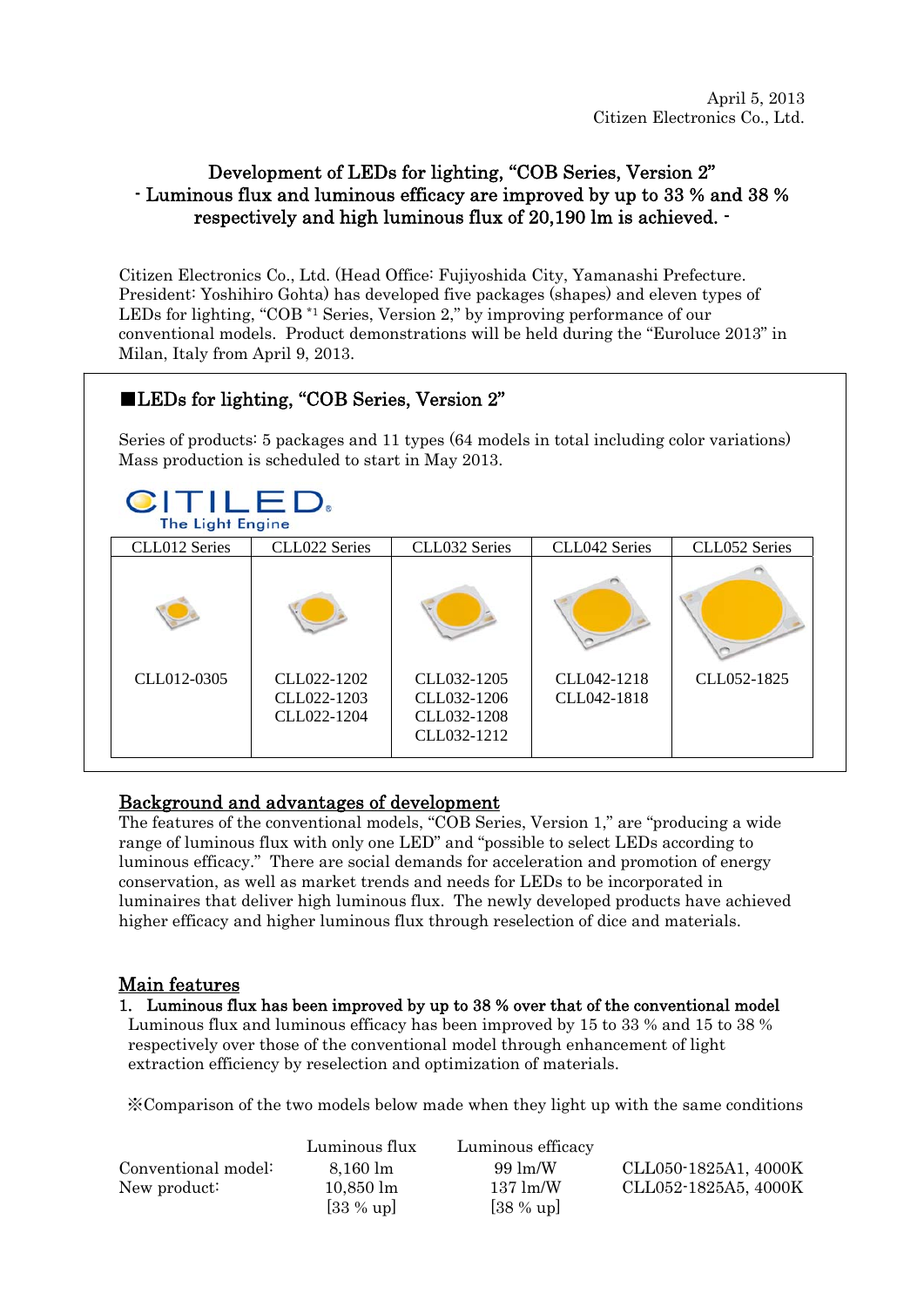#### 2. Possible to standardize design of luminaire

Only five LED packages can cover luminous flux of conventional light sources, from a 10 W bulb to a 300 W mercury lamp, a range which consists of several hundred different types of luminous flux. Therefore, it is possible to promote the efficiency of luminaire design, including standardizing the optical design of the peripheral part of LEDs.

In addition, you can replace LEDs of the "COB Series, Version 1" with LEDs of the "COB Series, Version 2" as the Version 2 inherits package sizes, shapes and electric circuits of the Version 1. This enables you to continue to use peripheral parts that you have used including connectors or drivers.

#### 3. Product lineup covering a wide range of luminous flux

One LED can provide a wide range of luminous flux due to high heat dissipation by utilizing our original Chip on Aluminum technique (our company's patent) \*2 and high efficiency of light extraction. The five packages and eleven types incorporate LEDs which can produce a wide range of luminous flux, and provide luminous flux over the entire range of approximately 100 lm to 20,190 lm (0.8 W to 170 W classes). It is also possible to select a desired LED from this series according to luminous efficacy.



#### 4. Uniform light

LED dice are placed to generate uniform light in consideration of optimizing the light distribution design of luminaires.



Die arrangement for creating a uniformly-light-emitting area

As the new products are compliant with the chromaticity control standard "3-Step MacAdam ellipses" which is about a ninth of the chromaticity range of ANSI C78.377<sup>\*3</sup>, chromaticity variations of LEDs are rarely noticed (excluding the 5,000K, Ra65 type).



Chromaticity range of ANSI C78.377 Chromaticity range of 3-Step MacAdam ellipse